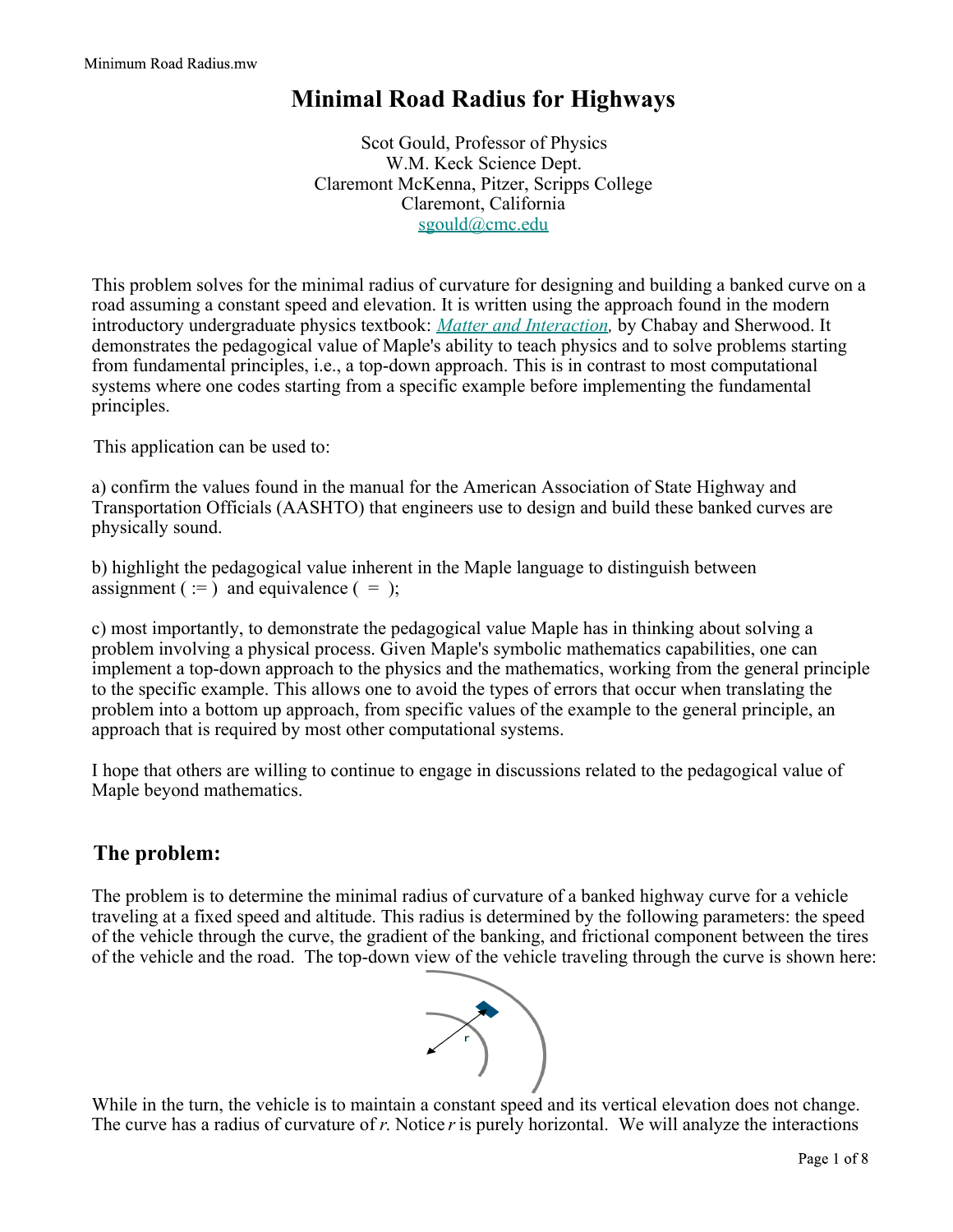the vehicle has with the road using this next figure.

In this cross-sectional view of its motion, the vehicle is traveling *away* from the reader. Note the coordinate system chosen in the figure.



Since this is a mechanical system, we will analyze this situation using the Momentum Principle, (often referred to as Newton's 2nd Law of motion in traditional physics textbooks):

$$
\frac{\mathrm{d}}{\mathrm{d}t}\vec{p} = \vec{F}_{nei}
$$

where  $\overrightarrow{p}$  is the vector description of the momentum of a body, and  $\overrightarrow{F}_{net}$  is the vector sum of the external forces on the body. In this system, the body will be the vehicle. For convenience, and because there is no way the vehicle is traveling at a speed close to the speed of light:  $\overrightarrow{p} \approx m \overrightarrow{v}$  where *m* is the mass of the vehicle, and  $\overrightarrow{v}$  is the velocity of the vehicle.

Even though the vehicle travels with a constant speed and elevation, because it is changing its direction, it's velocity, and thus momentum, is changing Hence, we know there is a non-zero net force acting on the vehicle. If there were no net force, the vehicle would continue to travel in a straight line.

Let us create a vector-based equation which we will name:  $\overrightarrow{p}$  eq. (The vector arrow above the term is to remind us that this a vector based equation.) To this name, we will **assign** the momentum principle equation. The momentum principle equation describes the **equivalence** of the time rate of change of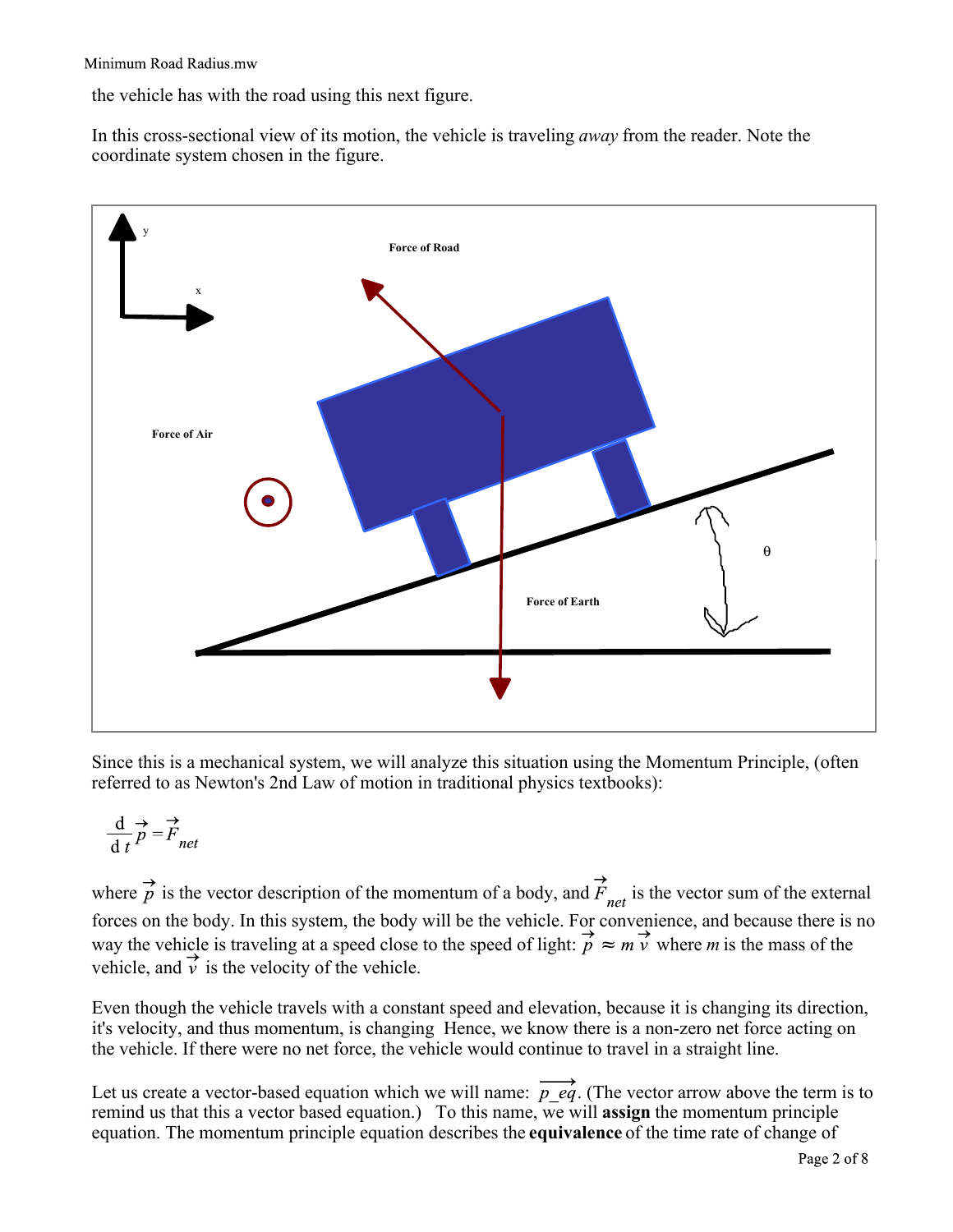momentum to the net force:

$$
\begin{bmatrix} & \text{restart;} \\ & \overrightarrow{p\_eq} := \overrightarrow{dpdt} = \overrightarrow{F}_{net} \end{bmatrix}
$$

We will use the cross-sectional view figure to write out all the vectors. In Cartesian coordinates, the +*x* direction is to the right, the +*y* direction is up, the +*z* direction is out of the page. In this figure, the direction of the change of momentum is completely to the left. Hence we can assign components to the  $\overrightarrow{dpdf}$  vector. Because only the direction of the magnitude of the momentum is changing, we can show geometrically that the magnitude of the time rate of change in momentum is equivalent to  $\frac{m v^2}{2}$ . The vehicle is moving in a circle in the first figure, or what some people refer to as centripetal motion For the vector  $\phi$  we use the coordinates of the second figure and assign to it the following components in symbolic form:

$$
\triangleright \overrightarrow{dpdt} := \left\langle -\frac{m v^2}{r}, 0, 0 \right\rangle:
$$

Note the negative sign in the *x* component. This is because the direction of change is to the left.

Next we work on the right-hand-side of the momentum principle equation. The net force is due to the sum of all the forces caused by all the interactions of the vehicle with the environment, i.e., that which is not in the system. There are three significant entities:

\* the air molecules, which are hitting the vehicle in the front as it move into the -*z* direction,

\* the Earth, which is interacting with the vehicle through its gravitational field,

\* the road, which is making solid contact with the tires of the vehicle.

Hence we can assign to the net force term the vector addition of theses forces of interaction:

$$
\begin{bmatrix} \Rightarrow & \stackrel{\rightarrow}{F}_{net} := \stackrel{\rightarrow}{F}_{air} + \stackrel{\rightarrow}{F}_{Earth} + \stackrel{\rightarrow}{F}_{road} : \end{bmatrix}
$$

Now we discuss each interaction force.

Air: The air molecules collided with the vehicle in the opposite direction that the vehicle is traveling. That direction in the second figure is purely in the +*z* direction. Hence we can assign to the vector  $\vec{F}_{air}$ its components:

**>**  where  $F_{air}$  is the magnitude of the force of the air molecules.

The Earth: it is interacting with the vehicle through the gravitational field of the Earth. At the surface, that field is pointing purely in the -*y* direction. Hence we can write:

$$
\begin{bmatrix}\n\triangleright \overrightarrow{F}_{Earth} := m \cdot \overrightarrow{g} : \\
\overrightarrow{g} := \langle 0, -g, 0 \rangle : \\
\end{bmatrix}
$$
\nPage 3 of 8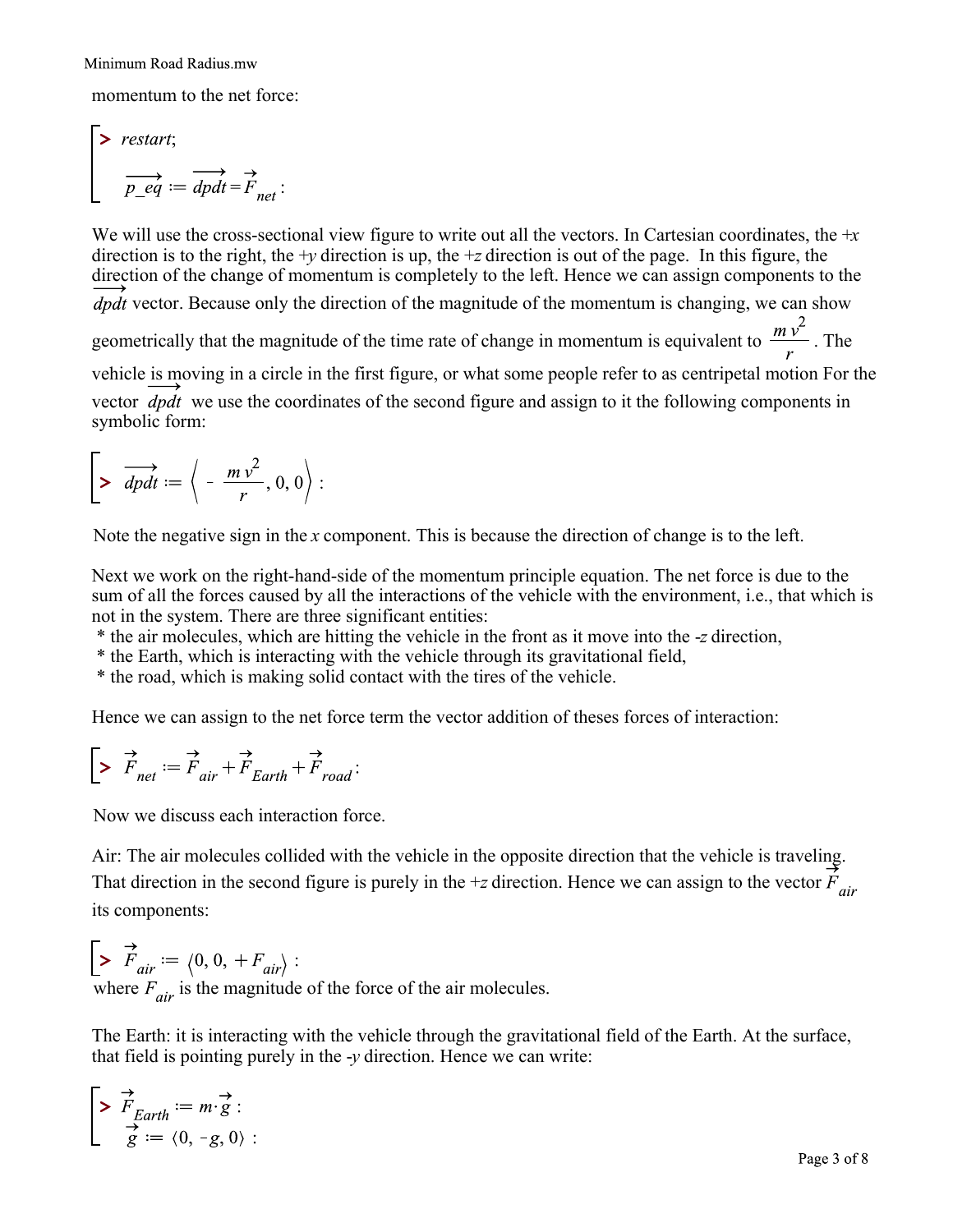Note the difference between the vector field expression,  $\overrightarrow{g}$  and its magnitude, *g*.

The road: the force of the road where the wheels are making contact with the road. The force vector of a solid-solid interaction is usually broken up into two vectors. One force vector of the road is that of it pushing directly against the vehicle compressing the atoms in the tires. The other force vector is that of the road pushing on the wheels *sideways* to the interface to keep the car wheels from slipping with respect to the road. This anti-slipping force is what we often refer to as the friction of the road. And since we don't want the tires to slip, this is referred to as *static* friction.

We can assign these classifications of forces to the force of the road vector:

$$
\begin{bmatrix} \Rightarrow \overrightarrow{F}_{road} := \overrightarrow{F}_{compression} + \overrightarrow{F}_{friction}:
$$

The road compressing the tires, which is the force of reciprocity of the tires compressing the, (also known as the reaction force in Newton's 3rd law), is perpendicular or "normal" to the interface of the two solids. Traditionally this is referred to as the "normal force", but often, this term leads to much confusion by students and some instructors. There is no force of a "perpendicular"; there is a force of the road. Let us calculate the compression force. Since the interface along a line at an angle  $\theta$  to the x axis

on the x-y plane, the perpendicular direction at an angle  $\theta + \frac{\pi}{2}$  from the +*x* direction. As always, the *x*-

component of the vector is related to the magnitude of the vector and the cosine of the angle, while the *y*component of the vector is related to the magnitude of the vector and the sine of the angle. Hence we assign to this compression force its components:

$$
\triangleright \overrightarrow{F}_{compression} := \left\langle F_c \cdot \cos\left(\theta + \frac{\pi}{2}\right), F_c \cdot \sin\left(\theta + \frac{\pi}{2}\right), 0 \right\rangle :
$$

 $F_c$  is the magnitude of the compression force. Now, you may have learned how to trigonometrically simplify these components, but why apply them. Maple will do it all for you! So set it up correctly and let Maple do the math.

The friction between the vehicle wheels and the road is parallel to the interface, hence it can be broken up into two vectors, one which is in the same direction the the direction of motion, and one which is perpendicular to the direction of motion. If the road does not provide a component parallel to the direction of the motion, the air will slow down the vehicle. This force of propulsion by the road is the force of reciprocity, or reaction force, of the tires pushing on the road to move the car forward. Hence this vector component of the friction by the road is purely in the -*z* direction.

The other vector force of the friction term is the one that which is keeping the vehicle from slipping perpendicular to its direction of motion, either up or down the banked curve. It is purely in *x-y* plane of the figure above. Since the vehicle is moving fast and the curve is turning to the left, the friction will keep the car from sliding up over the top of the banked curve. Hence its direction is also to the left, but parallel to the interface, hence down the embankment. [Aside: Notice in the second figure the force of the road is not purely perpendicular to the road-tire interface? That because it is a combination of this frictional force and the compression force.] By the way, if one guesses wrong here about the direction of the force, the resulting radius calculations will be negative.

Given the force that is pointing down the road toward the center, the angle of this frictional component vector to the +*x* direction is, in radians,  $\theta + \pi$ . Thus we can now make the following 3 assignments: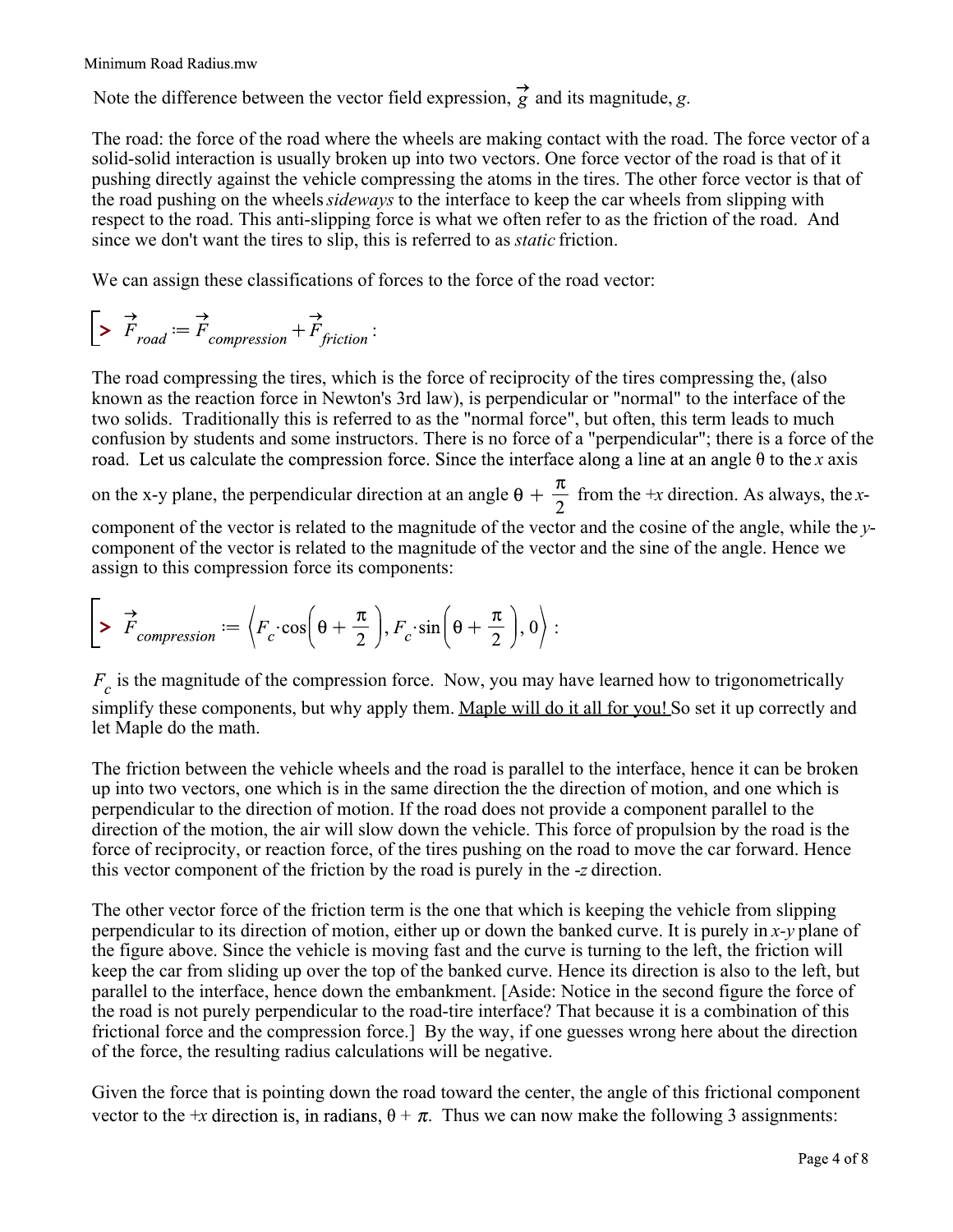$$
\begin{vmatrix}\n\sum \vec{F}_{friction} := \vec{F}_{proputation} + \vec{F}_{slip} : \\
\sum \vec{F}_{proputation} := \langle 0, 0, -F_{proputation} \rangle : \\
\sum \vec{F}_{slip} := \langle F_f \cdot \cos(\theta + \pi), F_f \cdot \sin(\theta + \pi), 0 \rangle : \n\end{vmatrix}
$$

 $F_f$  is the magnitude of this no-slipping frictional force.

One last bit of physics:

\* we know that experimentally, we can approximate the magnitude of the component of the friction to keep the vehicle from slipping with the magnitude of the compression force:

$$
\left|\overrightarrow{F}_{slip}\right| \leq \mu \cdot \left|\overrightarrow{F}_{compression}\right|.
$$

The term  $\mu$  is called the coefficient of *static* friction. Since we want to find the minimal radius, thus we need to apply the maximum friction, we can use the full expression for the magnitude of the slipping frictional force. Hence we can assign to the magnitude of the frictional force vector:

$$
\begin{bmatrix} \bullet & F_f := \mu \cdot F_c : \end{bmatrix}
$$

We seem to have a great deal of equations. But so what! **Let Maple do the math!** By starting with a top down approach, and filling each term with the combination of more detailed terms, we are unlikely to make an error in the application of the physics and the mathematical relationships.

Now that we have continually added more details to our momentum principle relationship, it is the time to see what the highly detailed vector equation looks like: (*Note*, the Maple command *simplify* is not required for this example, but is good practice. *simplify* forces Maple to evaluate every term when it shows it to us.)

$$
\begin{bmatrix}\n> \text{simplify}(\overrightarrow{p\_eq}) ; \\
\begin{bmatrix}\n-\frac{m v^2}{r} \\
0\n\end{bmatrix} = \begin{bmatrix}\n-F_c (\cos(\theta) \mu + \sin(\theta)) \\
-m g + F_c \cos(\theta) - \mu F_c \sin(\theta) \\
F_{air} - F_{proputation}\n\end{bmatrix}
$$
\n(1)

A reminder, our goal is to determine the relationship of *r*, the radius of curvature of the turn, to all the known properties of the system.

What are the other unknowns in this vector equation? We don't know the force of the air, nor the force of the ground propelling the vehicle forward, but they aren't important in the calculation the *r* so we will ignore the z-component of the equation. (Even without Maple we can see that  $F_{air} = F_{proputation}$  and they disappear from the goal of this problem.) We don't know the force of compression of the road back onto the vehicle, but we don't know the mass of the vehicle. Maybe the mass will cancel itself out since we don't build different curves for vehicles of different weights. It is assumed we know the speed of the vehicle and the coefficient of friction.

Here it would be great if we could simply give Maple the vector equation and ask it to solve for the scalar values. However, the command *solve* requires a list, or set, of equations. Hence we have to break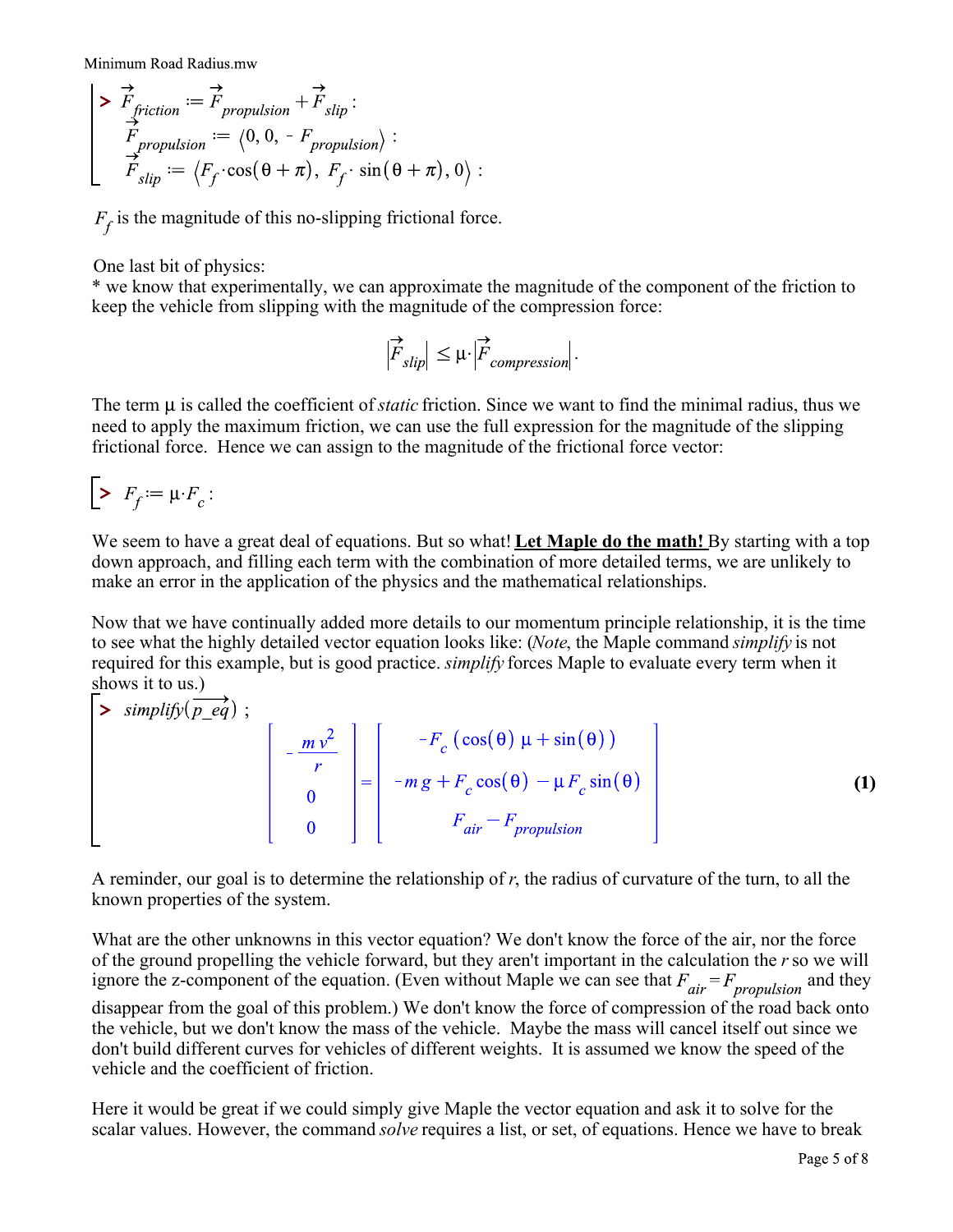our vector equation up into an equation for each component. For me, the most readable way to see this is to equate each component of the left hand side of the equation to its equivalent component of the right hand side and assign these *equivalences* to the name *p\_eqs*:

$$
\begin{bmatrix}\n\mathbf{p}_\text{eqs} := \text{seq}(\text{lhs}(\overrightarrow{p_\text{eq}}) \left[ n \right] = \text{rhs}(\overrightarrow{p_\text{eq}}) \left[ n \right], n = 1 \dots 2\right); \\
\frac{p_\text{eqs}}{r} = -\frac{m v^2}{r} = -F_c \sin(\theta) - \mu F_c \cos(\theta), 0 = -m g + F_c \cos(\theta) - \mu F_c \sin(\theta)\n\end{bmatrix}
$$
\n(2)

Note we are using only the first 2 equations / components. Now we can solve the set "{ }" of equations for the set of unknown variables:

$$
\left\{\n\begin{aligned}\n> \text{ solutions} &:= \text{solve}\left(\left\{p\_eqs\right\}, \left\{F_c, r\right\}\right); \\
& \text{ solutions} &:= \left\{F_c = \frac{mg}{\cos(\theta) - \mu \sin(\theta)}, r = \frac{v^2 \left(\cos(\theta) - \mu \sin(\theta)\right)}{g \left(\cos(\theta) \mu + \sin(\theta)\right)}\right\}\n\end{aligned}\n\right\}
$$
\n(3)

This allows us to solve for the radius of curvature, *r* :

$$
r = \frac{v^2 (\cos(\theta) - \mu \sin(\theta))}{g (\mu \cos(\theta) + \sin(\theta))}
$$

It shows that the radius is independent of the mass of the vehicle, which is great since we don't have to build different shaped turns for different vehicles. Actually, it is not a surprised because of the equivalence of the inertial mass to the gravitational mass. But that is for another discussion.

Now we ask: does the expression for *r* make sense? Let us vary the variables in the solution and see if we obtain physically reasonable behavior.

1) The faster the vehicle, the greater the radius one has to build the turn. Yes, that makes sense in our own sense of trying to change directions while running vs. walking on a flat surface. It is easier to turn the corner quickly when walking than when running.

2) The  $cos(\theta)$  term in the numerator shows how banking the curve more, i.e., increasing the angle, the smaller the radius that is required. This makes physical sense as the heavily banked road can help us turn the corner more quickly.

3) The - $\mu \sin(\theta)$  term in the numerator means that the friction of the road can used to reduce the radius. The greater the friction,  $\mu$ , the tighter the radius can be.

So it looks good. Remember, if we are working with a slower vehicle for which the friction keeps the vehicle from slipping *down* the bank, then we must return to the calculation, and reset the direction of the slip avoidance friction force. (We leave this as an exercise to the reader. **But the great thing about Maple is that one just needs to change one line, re-execute the worksheet (!!!) and the answer appears instantaneously**. )

While in the field, it likely more convenient for engineers to measure the radius curvature from the center of the curve to where the car is traveling on the elevated bank which is at a higher altitude. This means *r* is only the horizontal component of this measurement:  $r = R \cos(\theta)$ .

Let us extract the relationship of *r,* divide by the cos of the angle, and assign it to a variable: *R*.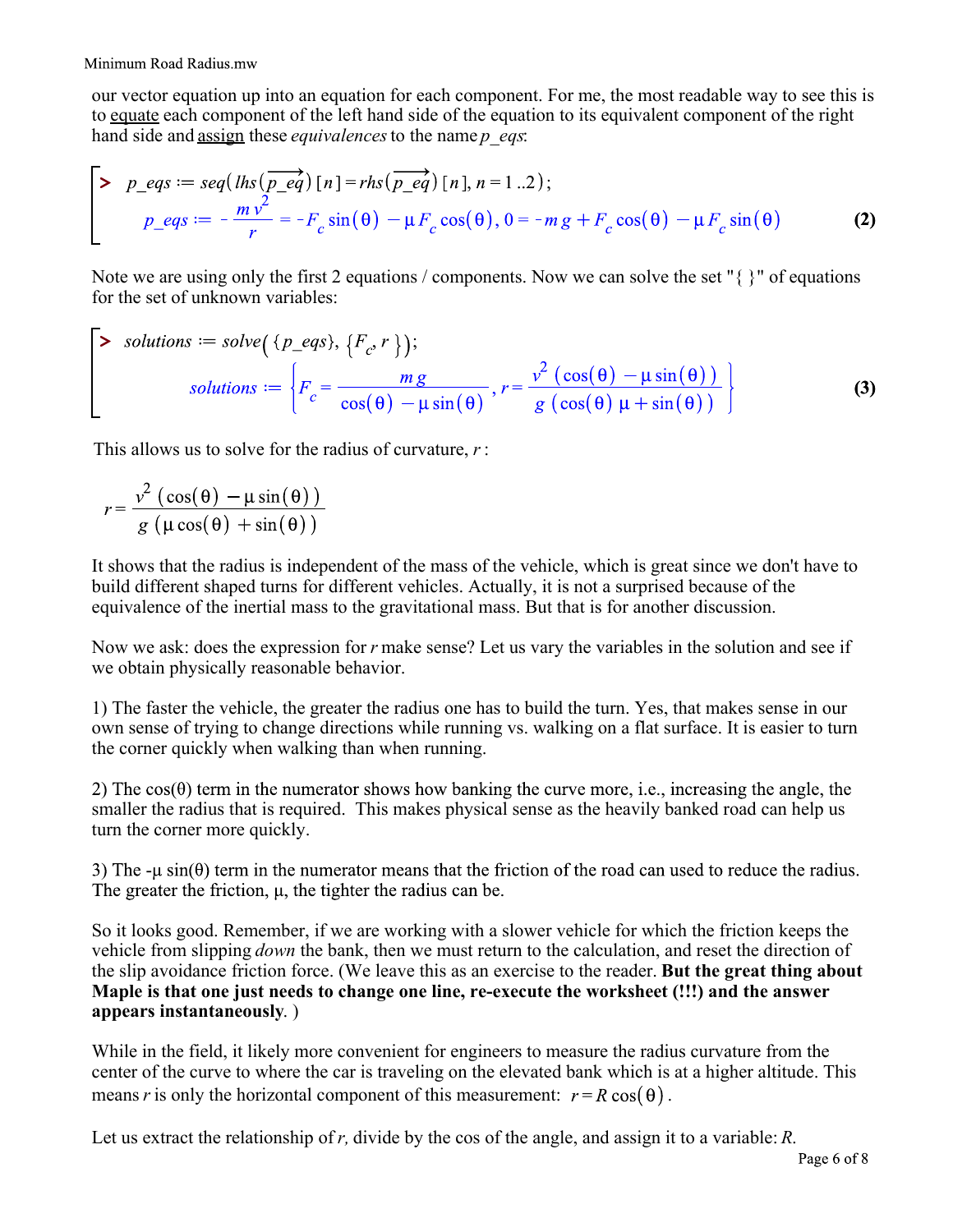$$
\geq R := \frac{eval(r, solutions)}{\cos(\theta)};
$$
  

$$
R := \frac{\nu^2 (\cos(\theta) - \mu \sin(\theta))}{g(\cos(\theta) \mu + \sin(\theta)) \cos(\theta)}
$$
(4)

## **Examples:**

 $\blacksquare$ 

Now let's apply some examples. For pedagogical reasons, I prefer if students work exclusively with SI units and let Google, or a function, calculate the MKS value.

I'll write a function to convert from kph to meters-per-second which is the SI unit for speed.

> 
$$
kph2mps(v) := v \cdot 1000 \cdot \frac{1}{60} \cdot \frac{1}{60}
$$
:

Example 1: speed is 30 [kph], with a coefficient of friction of 0.28. The bank is at a gradient of 6, which means  $\theta = \arctan\left(\frac{6}{100}\right)$ . We know *g* is 9.8 [*m* /  $s^2$ ].

$$
\begin{aligned}\n> interface(display precision = 2): \\
myR := eval\left(R, \left\{v = kph2mps(30.), g = 9.8, \mu = 0.28, \theta = \arctan\left(\frac{6.}{100}\right)\right\}\right) \\
myR := 20.53\n\end{aligned}
$$
\n(5)

So, the distance from the center up to where the vehicle travels around the curve is 20.5 [m]. For fun, we can compare the value with the value printed in the manual for the American Association of State Highway and Transportation Officials (AASHTO) for minimal road radius. The value they post is 20.8 [m]. Slightly different, but not much. Let's see if our difference becomes larger as we examine faster speeds.

Example 2: speed is 110 [kph] which is again banked with a gradient of 6, but with a coefficient of friction of 0.11

> 
$$
myR := eval(R, \{v = kph2mps(110), g = 9.8, \mu = 0.11, \theta = \arctan\left(\frac{6.}{100}\right)\}\);
$$
  
\n $myR := 557.71$  (6)

or 558 [m] which is comparable to AASHTO's value of 560.4 [m]. The relative difference is quite small and is probably due to the engineers constructing the manual rounding intermediate steps in the process of calculating *R*. There is a very small relative percentage difference between our calculations and their value. It is:

$$
\begin{bmatrix}\n\blacktriangleright AASHTO\_R := 560.4: \\
\text{reldiff} pct := \frac{(AASHTO\_R - m) \cdot 100}{m \cdot R} \cdot 100 \\
\text{reldiff} pct := 0.48\n\end{bmatrix}
$$
\n(7)

or about an additional one-half percent. Very little, and they are leaning toward the safer side of this calculation. Good move.

If you want to use Maple's units conversion, here is an example. Make sure you load the Units package/library. Then use the Units palette. I do admit that it is cool that one can mix and match units inPage 7 of 8